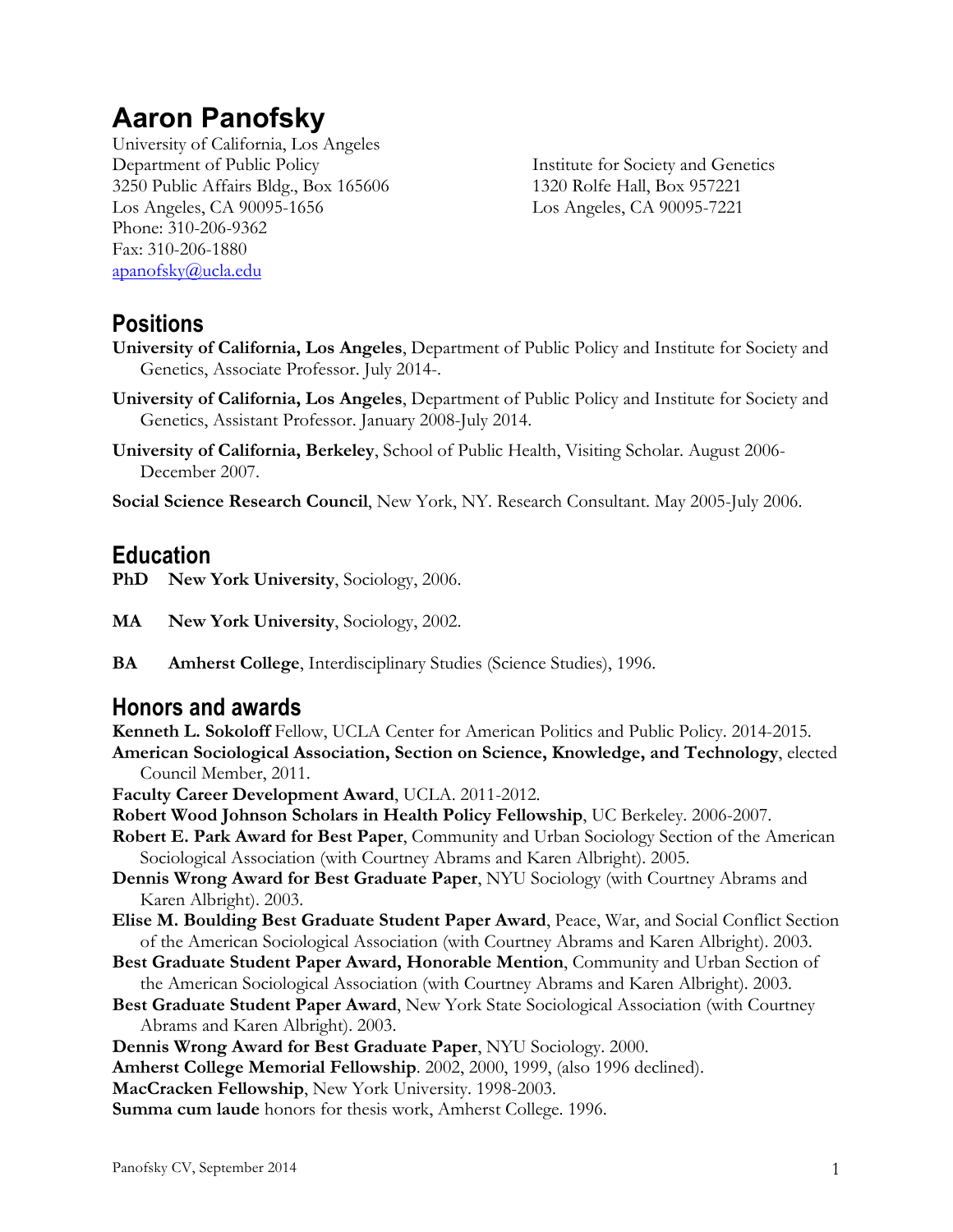**Phi Beta Kappa**, Amherst College. 1996.

### **Publications: Book**

Aaron Panofsky. 2014. *Misbehaving Science: Controversy and the Development of Behavior Genetics*. University of Chicago Press.

# **Publications: Articles**

- 1. Aaron L. Panofsky. 2003. "From Epistemology to the Avant Garde: Marcel Duchamp and the Sociology of Knowledge in Resonance," *Theory, Culture & Society* 20(1): 61-92.
- 2. Courtney B. Abrams, Karen Albright, and Aaron L. Panofsky. 2004. "Contesting Community in the Wake of September 11<sup>th</sup>: The Processural Negotiation of Liminality, Experience, and the New Normal in Post-Disaster New York." *City & Community* 3(3): 189-220.
- 3. Neal Caren and Aaron Panofsky. 2005. "TQCA: A Method for Adding Temporality to Qualitative Comparative Analysis." *Sociological Methods and Research*. 34(2): 147-172.
- 4. Karen Albright, Courtney Abrams, and Aaron Panofsky. 2009. "After the Fall: The Changing Experiential Conditions of Post-9/11 New York and their Political Implications" *American Behavioral Scientist.* 53(1): 80-98.
- 5. Aaron L. Panofsky. 2009. "Behavior Genetics and the Prospect of 'Personalized Social Policy'" *Policy and Society*. 28: 327-340.
- 6. Aaron L. Panofsky. 2010. "A Critical Reconsideration of the Ethos and Autonomy of Science." Pp. 140-163 in Craig Calhoun, ed., *Robert K. Merton: Sociology of Science and Sociological Explanation*. New York: Columbia University Press.
- 7. Aaron Panofsky. 2011. "Generating Sociability to Drive Science: Patient Advocacy Organizations and Genetics Research." *Social Studies of Science*. 41:31-57.
- 8. Adam Fish, Christopher Kelty, Luis F.R. Murillo, Lilly Nguyen, Aaron Panofsky. 2011. "Birds of the Internet: Towards a Field Guide to the Organization and Governance of Participation." *Journal of Cultural Economy*. 4(2): 157-187.
- 9. Aaron L. Panofsky. 2011. "Field Analysis and Interdisciplinary Science: Scientific Capital Exchange in Behavior Genetics." *Minerva.* 49:295-316.
- 10. Hannah Landecker and Aaron Panofsky. 2013. "From Social Structure to Gene Regulation, and Back: A Critical Introduction to Environmental Epigenetics for Sociology." *Annual Review of Sociology*. 39:333-357.
- 11. Christopher Kelty and Aaron Panofsky. 2014. "Disentangling Participation: Comparative Empirical Analysis of the Dimensions of Participation in Science and Medicine." *Genome Medicine*. 6(8).
- 12. Christopher Kelty, Aaron Panofsky, Seth Erickson, Morgan Currie, Roderic Crooks, Stacy Wood, Patricia Garcia, Michael Wartenbe. 2014. "Seven Dimensions of Contemporary Participation Disentangled." *Journal of the American Society for Information Science and Technology*.
- 13. David Schleifer and Aaron Panofsky. In Press. "Patient, Parent, Advocate, Investor: The contours of markets, medicine, and government." in Caroline Lee, Michael McQuarrie, and Edward Walker eds. *Democratizing Inequalities*. New York: NYU Press.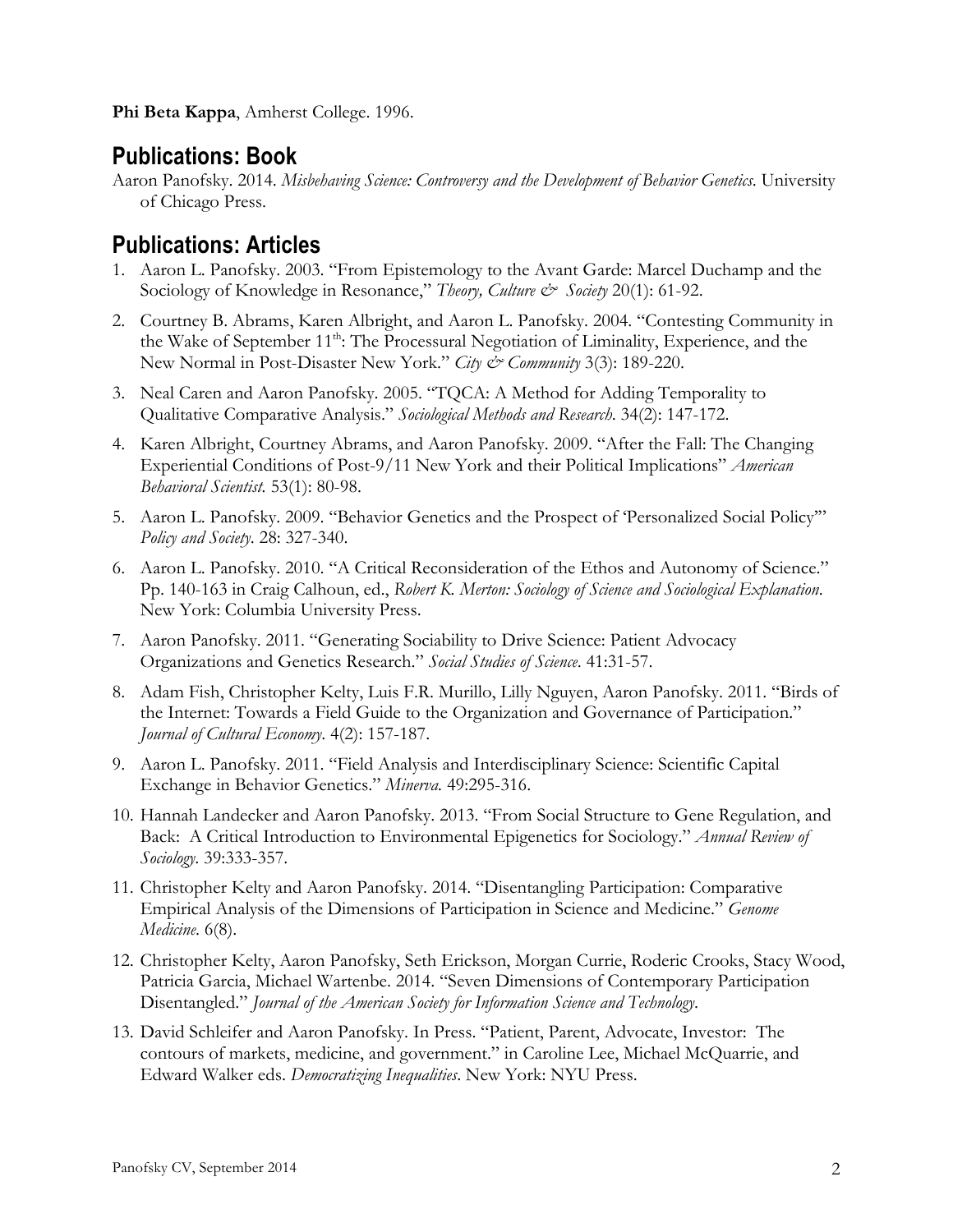- 14. Aaron Panofsky. In Press. "Behavior Genetics and the Postgenomic Turn." in Sarah Richardson and Hallam Stevens eds. *Postgenomics*. Durham, NC: Duke University Press.
- 15. Aaron L. Panofsky. Forthcoming. "Rethinking Scientific Authority: Behavior Genetics and Race Controversies." in Richard Sennett and Craig Calhoun, eds., *Creating Authority*. New York: NYU Press.

# **Other publications**

- 1. Aaron L. Panofsky. 2009. "Review of *Human Genome Diversity Project* by Amade M'charek." *American Journal of Sociology*. 114(6): 1905-1907.
- 2. Aaron Panofsky. 2011. "Review of *Social Movements and the Transformation of American Health Care* edited by Jane C. Banaszak-Holl, Sandra R. Levitsky, and Mayer N. Zald." *Contemporary Sociology*. 40(6): 684-684.
- 3. Aaron Panofsky. 2013. "Review of *Challenging Genetic Determinism: New Perspectives on the Gene in Its Multiple Environments* edited by Louis Maheu and Roderick A. MacDonald." *Contemporary Sociology*. 42(3): 259-260.
- 4. Aaron Panofsky. Forthcoming. "Review of *The Material Gene: Gender, Race, and Heredity after the Human Genome Project* by Kelly E. Happe." *Contemporary Sociology*.
- 5. Aaron Panofsky. Forthcoming. "Review of *Clinical Labor: Tissue Donors and Research Subjects in the Global Bioeconomy* by Melinda Cooper and Catherine Waldby*.*" *Social Forces*.
- 6. Aaron Panofsky. Forthcoming. "A Conceptual Revolution Limited by Disciplinary Division: Commentary on Jablonka and Lamb (1989)." *International Journal of Epidemiology.*

### **Work in progress**

1. Aaron Panofsky and Diane B. Paul. "Appraising Patient Advocacy: Science Studies and Bioethics."

# **Research grants**

- **Center for American Politics and Public Policy**, Sokoloff Fellowship, "'Value Added Modeling' and Teacher Evaluation: Ambiguous Expertise and Policy Making. \$5,000. 2014-2015.
- **National Science Foundation,** "VOSS: The Comparative Analysis and Theory of Participation in Socio-Technical Systems," Co-PI with Christopher Kelty, PI. \$360,474. 2013-2016.
- **National Science Foundation,** "Public Engagement in Networked Virtual Organizations and its Effects on Discovery and Innovation," Co-PI with Christopher Kelty, PI. \$378,182. 2010-2013.
- **UCLA Center for Society and Genetics**, Start-up grant for "Comparing Direct to Consumer Genomics Services," with Christopher Kelty and John Novembre. \$10,000. 2009-2010.
- **UCLA Center for Society and Genetics**, Start-up grant for "Impacts of deaf advocacy and deaf community participation on research in the genetics of deafness," with Christina Palmer and Patrick Boudreault. \$10,000. 2008-2009.
- **Robert Wood Johnson Foundation,** Start-up Grant for Co-Authored Projects, with Lisa Bero. \$13,170. 2007.

**National Science Foundation**, Dissertation Improvement Grant. \$8,000. 2003-2005.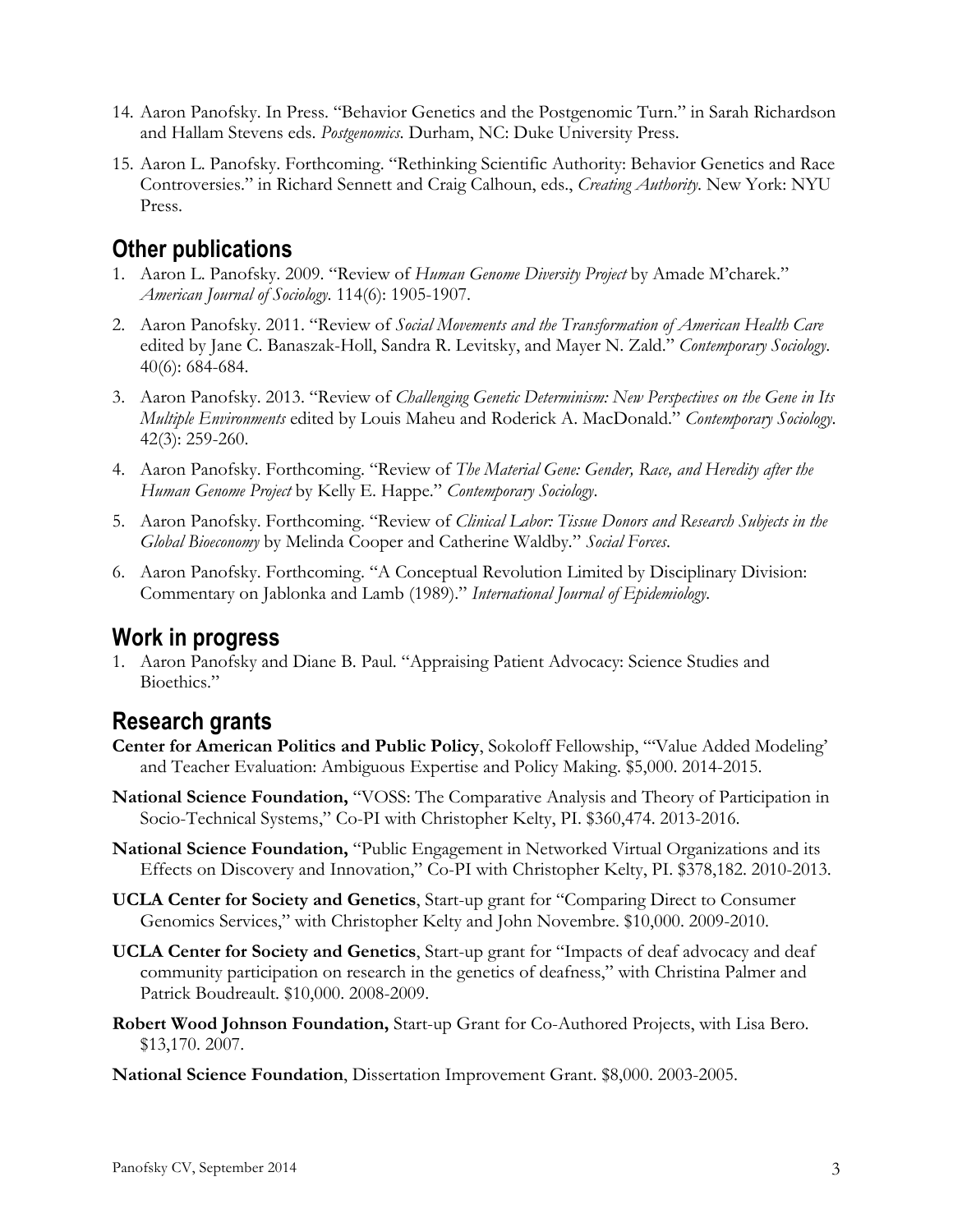- **Society for the Psychological Study of Social Issues**, Grants-In-Aid Program, with Courtney B. Abrams and Karen Albright. 2002.
- New York University, Special Research Grant for Research on September 11<sup>th</sup>, with Courtney B. Abrams and Karen Albright. 2002.

### **Selected presentations**

- Aaron Panofsky. 2014. "How 'Unscientific' Ideas about Race Contribute to the Scientific Authority of Behavior Genetics," Race, Biological Causation, and Science Communication, Newkirk Center for Science and Society, University of California Irvine, Irvine, CA.
- Aaron Panofsky and Catherine Bliss. 2014. "Non-Standardization in Science: Discontinuities in Racial Classifications in Genomic Science," American Sociological Association, San Francisco, CA.
- Aaron Panofsky. 2014. "Three Elements of 'Dusterian' Sociology," Celebrating Troy Duster, Center for Research on Social Change, UC Berkeley, Berkeley, CA
- Aaron Panofsky. 2014. "Author Meets Critics for Jerry Jacobs's *In Defense of Disciplines*." Eastern Sociological Society, Baltimore, MD.
- Aaron Panofsky. 2013. "'Value Added Modeling' and Teacher Evaluation: Social Science and the Ambiguities of Expertise," Society for Social Studies of Science, San Diego, CA.
- Aaron Panofsky and Catherine Bliss. 2012. "Non-Standardization in Science: Discontinuities in Genomic Taxonomies of Race," Society for Social Studies of Science, Copenhagen, Denmark.
- Aaron Panofsky. 2011. "Genomics and the Reproduction of Behavior Genetics," Society for Social Studies of Science, Cleveland, OH.
- David Schleifer and Aaron Panofsky. 2011. "Patient, Parent, Advocate, Investor: The contours of markets, medicine, and government," Society for Social Studies of Science, Cleveland, OH and American Sociological Association, Las Vegas, NV.
- Aaron L. Panofsky. "Behavior Genetics and the Prospect of 'Personalized Social Policy'," invited presentation, Providence Tarzana Medical Center, Medical Education Series, Tarzana, CA (2010); invited presentation, Marschak Colloquium, UCLA (2009); American Sociological Association, San Francisco (2009).
- Aaron L. Panofsky. 2009. "Which Behaviors? Which Genetics?" Society for Social Studies of Science, Washington DC.
- Michael McQuarrie and Aaron L. Panofsky 2009. "Field Theory as Critical Analytic Disposition," Junior Theorists' Symposium, Berkeley, CA.
- Aaron L. Panofsky. "Generating sociability to drive science: Patient advocacy organizations and genetics research," UCLA Department of Public Policy (2009); Society for Social Studies of Science, Rotterdam, Netherlands (2008); RWJF Scholars in Health Policy Conference, Aspen, CO (2008).
- Aaron L. Panofsky. 2007. "Interdisciplinarity as Scientific Capital Exchange," American Sociological Association Mtg., New York.
- Aaron L. Panofsky and Michael McQuarrie. 2007. "Critical-emergent Experience, the Sociological Nomos, and Public Sociology," American Sociological Association Mtg., New York.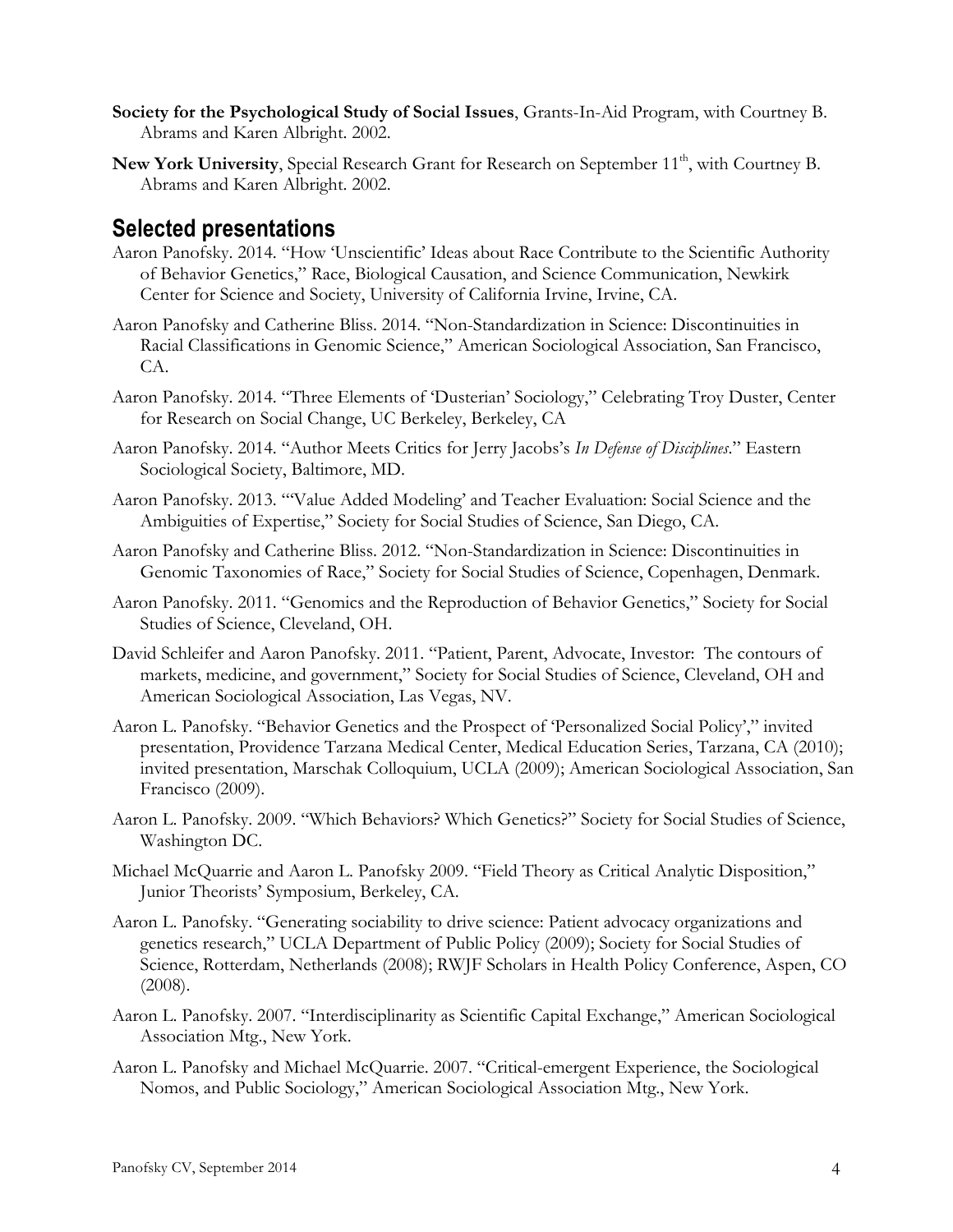- Aaron L. Panofsky. 2007. "Reconsidering Scientific Autonomy and the Ethos of Science," invited presentation, Robert K. Merton: Sociology of Science and Sociological Explanation Conference, New York.
- Aaron L. Panofsky. 2007. "Toward a new communalism: Scientists and non-scientists confronting property problems in biomedical research," RWJF Scholars in Health Policy Conference, Aspen, CO.
- Aaron L. Panofsky. 2007. "Managing Controversy Entrepreneurship in Behavior Genetics," invited presentation, UCLA Center for Society and Genetics Colloquium.
- Aaron L. Panofsky. 2006. "The Calling for Interdisciplinary Science," Society for Social Studies of Science Mtg., Vancouver, Canada.
- Aaron L. Panofsky. 2005. "Race Difference in Behavior Genetics: Effects and Ironies of an Unruly Object," Society for Social Studies of Science, Pasadena, CA.
- Aaron L. Panofsky. 2005. "Fielding Controversy: Social and Cultural Fragmentation in Behavior Genetics." Putting Culture into Practice Conference, London School of Economics.
- Aaron L. Panofsky. 2004. "Behavior Genetics and the Problem of Race Differences: Controversy, Practice, and the Origins of a Field," American Sociological Association Mtg., San Francisco.
- Aaron L. Panofsky. 2004. "The Autonomization of Behavior Genetics: A Study of the Scientific Field," Putting Bourdieu to Work Conference, New School For Social Research, New York.
- Aaron L. Panofsky. "Behavior Genetics and the Problem of Race Differences: Controversy, Practice, and the Origins of a Field," invited presentation, Sociology Department, London School of Economics (2004); invited presentation, Hastings Center, Garrison, NY (2003).
- Aaron L. Panofsky. 2003. "A Stalled Science: The Genesis and Structure of Behavior Genetics," Mephistos: History, Philosophy, and Sociology of Science, U. of Wisconsin, Madison.
- Aaron L. Panofsky. 2002. "Time to the Rescue: Rethinking the Power Debates with Temporality, Chronology, and Historical Specificity," American Sociological Association Mtg., Chicago.
- Courtney B. Abrams, Karen Albright, and Aaron L. Panofsky. 2002. "Things Will Never Be the Same Again: The Reproduction and Production of Normalcy after the Twin Towers Fell," American Sociological Association Mtg., Chicago.
- Troy Duster and Aaron L. Panofsky. 2002. "Behavioral Genetics, Group Attributions, and Social Stratification," American Association for the Advancement of Science Mtg., Boston.
- Aaron L. Panofsky. 2000. "From Epistemology to the Avant Garde: Marcel Duchamp and the Sociology of Knowledge in Resonance," American Sociological Association Mtg., Washington, D. C.

# **Teaching experience**

### **Courses taught**

Biotechnology and Society; Problems of Identity at the Biology/Society Interface: What is Race?; Perspectives in Society and Genetics; Applied Policy Projects; Controversy and Behavior Genetics; Science Policy and Expertise; Science and Popular Movements; Race and Ethnicity; Sociological Theory; Contemporary Social Problems; Wealth, Status, Power

### **Teaching interests**